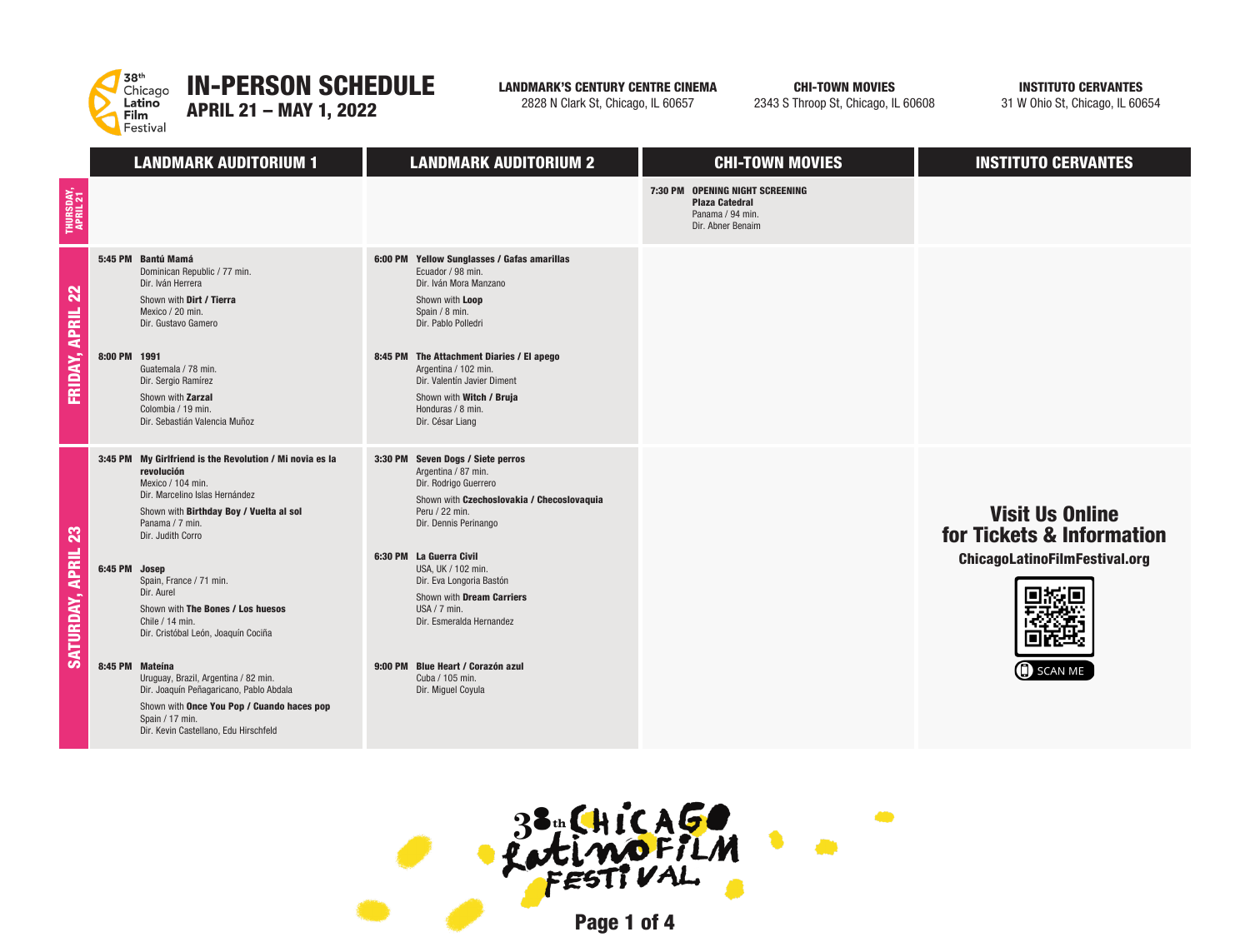

## IN-PERSON SCHEDULE

APRIL 21 – MAY 1, 2022

LANDMARK'S CENTURY CENTRE CINEMA

2828 N Clark St, Chicago, IL 60657

CHI-TOWN MOVIES

2343 S Throop St, Chicago, IL 60608

INSTITUTO CERVANTES

31 W Ohio St, Chicago, IL 60654

|                     | <b>LANDMARK AUDITORIUM 1</b>                                                                                                                                                                                                                                                                                                                                                                              | <b>LANDMARK AUDITORIUM 2</b>                                                                                                                                                                                                                                                                                                                            | <b>CHI-TOWN MOVIES</b> | <b>INSTITUTO CERVANTES</b>                                                                                                                        |
|---------------------|-----------------------------------------------------------------------------------------------------------------------------------------------------------------------------------------------------------------------------------------------------------------------------------------------------------------------------------------------------------------------------------------------------------|---------------------------------------------------------------------------------------------------------------------------------------------------------------------------------------------------------------------------------------------------------------------------------------------------------------------------------------------------------|------------------------|---------------------------------------------------------------------------------------------------------------------------------------------------|
| 24<br>SUNDAY, APRIL | 3:45 PM Aurora<br>Costa Rica / 93 min.<br>Dir. Paz Fábrega<br>Shown with Maidenhood / La Baláhna<br>Mexico / 14 min.<br>Dir. Xóchitl Enríquez Mendoza<br>6:15 PM<br>Songs That Flood the River / Cantos que inundan<br>el río<br>Colombia / 72 min.<br>Dir. Germán Arango Rengón<br>Shown with Prairie Flowers / Flores de la llanura<br>Mexico / 19 min.<br>Dir. Mariana Rivera<br>8:30 PM Cadejo Blanco | 3:30 PM Blurred Women / Lienzo en blanco<br>El Salvador / 71 min.<br>Dir. Leslie Ortiz, Gabriela Cruz<br>Shown with The Times I'm Not There / As vezes que<br>não estou lá<br>Brazil / 23 min.<br>Dir. Dandara de Morais<br>5:45 PM Mighty Victoria / Poderoso Victoria<br>Mexico / 120 min.<br>Dir. Raúl Ramón<br>8:45 PM The Invisible / Lo invisible |                        | 6:00 PM Immersion / Inmersión<br>Chile. Mexico / 88 min.<br>Dir. Nicolás Postiglione<br>Shown with Please Hold<br>USA / 19 min.<br>Dir. KD Davila |
|                     | Guatemala, USA, Mexico / 125 min.<br>Dir. Justin Lerner                                                                                                                                                                                                                                                                                                                                                   | Ecuador / 85 min.<br>Dir. Javier Andrade<br>Shown with Back Then / Lo que no fue en tu año<br>Peru / 15 min.<br>Dir. Hernán Velit                                                                                                                                                                                                                       |                        |                                                                                                                                                   |
| 25                  | 6:00 PM Boreal<br>Paraguay, Mexico / 87 min.<br>Dir. Federico Adorno<br>Shown with Dribbling / La gambeta<br>Chile / 17 min.<br>Dir. Catalina Alarcón                                                                                                                                                                                                                                                     | 5:45 PM Gaze Ablaze / La mirada incendiada<br>Chile / 95 min.<br>Dir. Tatiana Gaviola<br>Shown with War Animals / Animales de guerra<br>Colombia / 12 min.<br>Dir. Eduardo Bustos                                                                                                                                                                       |                        |                                                                                                                                                   |
| MONDAY, APRIL       | 8:30 PM Altar<br>Cuba, Spain / 80 min.<br>Dir. Pablo Villalobos<br>Shown with The Intronaut / El Intronauta<br>Colombia / 15 min.<br>Dir. José Arboleda                                                                                                                                                                                                                                                   | 8:45 PM Welcome Back, Farewell / Bem-vindos de novo<br>Brazil / 105 min.<br>Dir. Marcos Yoshi                                                                                                                                                                                                                                                           |                        |                                                                                                                                                   |
| 26                  | 6:00 PM Fly So Far / Nuestra libertad<br>El Salvador, Sweden / 89 min.<br>Dir. Celina Escher<br>Shown with Bottle Bomb<br>USA / 11 min.<br>Dir. Frida Perez                                                                                                                                                                                                                                               | 5:45 PM Squatters / Okupas<br>USA / 89 min.<br>Dir. Catalina Santamaria<br>Shown with God Save Me / Deus me livre<br>Brazil / 17 min.<br>Dir. Carlos Henrique de Oliveira, Luis Ansorena Hervés                                                                                                                                                         |                        | <b>Visit Us Online</b><br>for Tickets & Information<br><b>ChicagoLatinoFilmFestival.org</b>                                                       |
| TUESDAY, APRIL      | 8:45 PM Moon Heart / El corazón de la luna<br>Peru / 80 min.<br>Dir. Aldo Salvini<br>Shown with Jupiter Rain<br>Spain / 18 min.<br>Dir. Imanol Ruiz de Lara                                                                                                                                                                                                                                               | 8:30 PM Catching the White Tuna / La pesca del atún<br>blanco<br>Colombia / 75 min.<br>Dir. Maritza Blanco<br>Shown with Nha Mila<br>Portugal, Switzerland / 19 min.<br>Dir. Denise Fernandes                                                                                                                                                           |                        | <b>SCAN ME</b>                                                                                                                                    |

**UNDAY**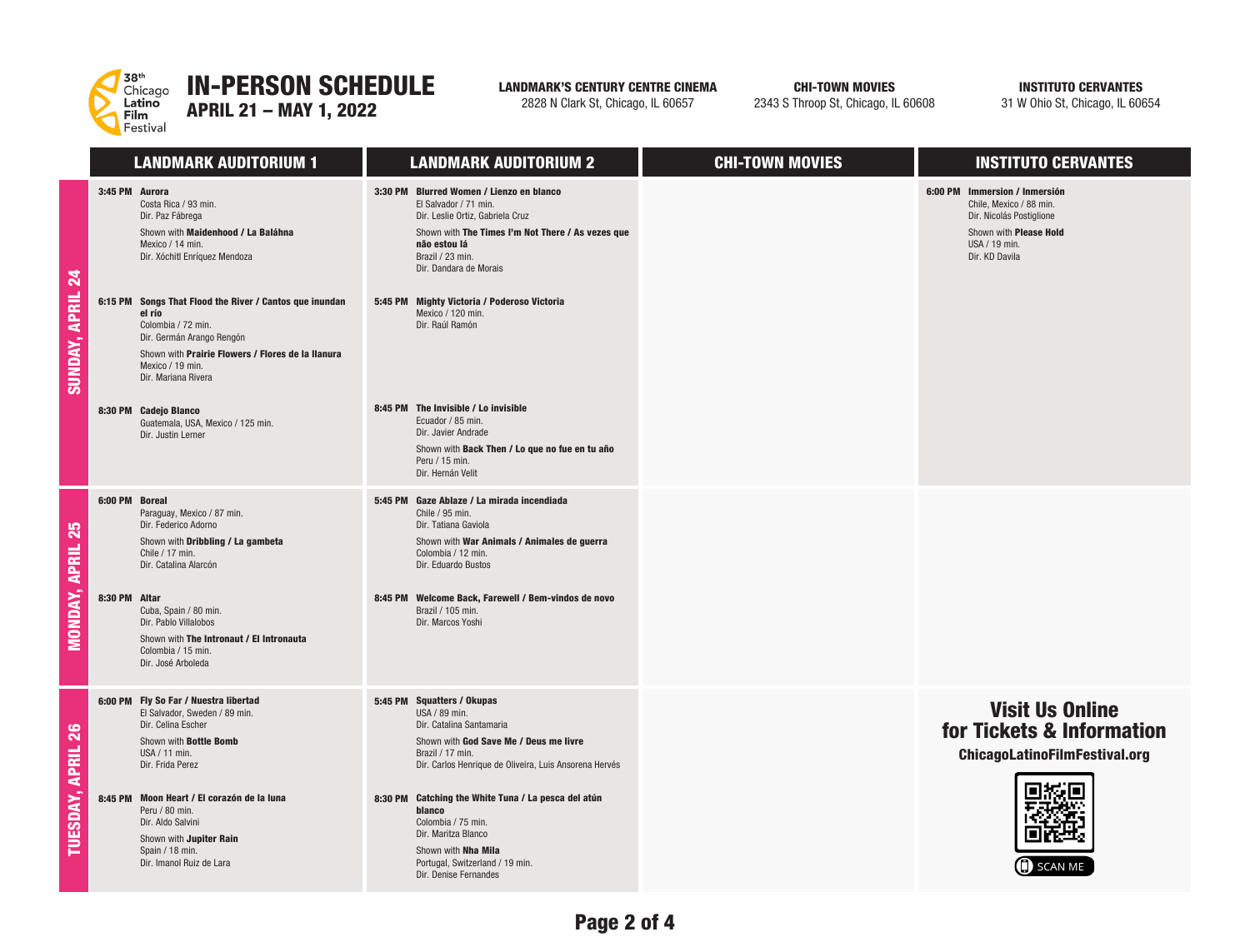

LANDMARK'S CENTURY CENTRE CINEMA

2828 N Clark St, Chicago, IL 60657

CHI-TOWN MOVIES2343 S Throop St, Chicago, IL 60608 INSTITUTO CERVANTES

31 W Ohio St, Chicago, IL 60654

|                                | <b>LANDMARK AUDITORIUM 1</b>                                                                                                                                                                                                                                                                                                                                                              | <b>LANDMARK AUDITORIUM 2</b>                                                                                                                                                                                                                                                   | <b>CHI-TOWN MOVIES</b>                                                                        | <b>INSTITUTO CERVANTES</b>                                                                                           |  |
|--------------------------------|-------------------------------------------------------------------------------------------------------------------------------------------------------------------------------------------------------------------------------------------------------------------------------------------------------------------------------------------------------------------------------------------|--------------------------------------------------------------------------------------------------------------------------------------------------------------------------------------------------------------------------------------------------------------------------------|-----------------------------------------------------------------------------------------------|----------------------------------------------------------------------------------------------------------------------|--|
| WEDNESDAY, APRIL 27            | 5:45 PM 130 Children / 130 hermanos<br>Costa Rica, Chile / 74 min.<br>Dir. Ainara Aparici<br>Shown with Between You and Milagros / Entre tú<br>y Milagros<br>Colombia / 18 min.<br>Dir. Mariana Saffon<br>8:30 PM Shadow / Sombra<br>Portugal / 115 min.<br>Dir. Bruno Gascon                                                                                                             | 8:15 PM The Red Tree / El árbol rojo<br>Colombia, Panama, France / 94 min.<br>Dir. Joan Gómez Endara<br>Shown with We Still Have a Lot of Aging to Do /<br>Temos muito tempo para envelhecer<br>Brazil / 10 min.<br>Dir. Bruna Schelb Corrêa                                   | 7:30 PM CENTERPIECE SCREENING<br><b>Nudo Mixteco</b><br>Mexico / 92 min.<br>Dir. Ángeles Cruz |                                                                                                                      |  |
| THURSDAY, APRIL 28             | 5:45 PM The Siamese Bond / Las siamesas<br>Argentina / 80 min.<br>Dir. Paula Hernández<br>Shown with Variable & Fugacious / Variable y fugaz<br>Chile / 13 min.<br>Dir. Camila Suazo<br>8:00 PM The City of Wild Beasts / La ciudad de las fieras<br>Colombia, Ecuador / 95 min.<br>Dir. Henry Rincón<br>Shown with Soldier / Soldado<br>Mexico / 15 min.<br>Dir. Francisco Sánchez Solís | 5:30 PM Mía and Moi / Mía y Moi<br>Spain / 107 min.<br>Dir. Borja de la Vega<br>8:15 PM Gardenia Perfume / Perfume de gardenias<br>Puerto Rico. Colombia / 97 min.<br>Dir. Macha Colón<br>Shown with Fourth B / Cuarto B<br>Argentina / 10 min.<br>Dir. Paloma Coscia de Luque |                                                                                               | 6:00 PM Buñuel, a Surrealist Filmmaker / Buñuel, un<br>cineasta surrealista<br>Spain / 85 min.<br>Dir. Javier Espada |  |
| FRIDAY, APRIL 29               | 5:45 PM Carajita<br>Dominican Republic, Argentina / 90 min.<br>Dir. Silvina Schnicer, Ulises Porra<br>Shown with Alma & Paz / Alma y Paz<br>Mexico / 16 min.<br>Dir. Cris Gris<br>8:45 PM Me & the Beasts / Yo y las bestias<br>Venezuela / 78 min.<br>Dir. Nico Manzano<br>Shown with Playing Dead / Hacerse el muerto<br>Spain / 20 min.<br>Dir. David Bustos                           | 6:00 PM Dos Estaciones<br>Mexico / 96 min.<br>Dir. Juan Pablo González<br>Shown with It's Not Her / No es ella<br>Chile, Cuba / 11 min.<br>Dir. Samuel González Vera<br>8:30 PM Medusa<br>Brazil / 127 min.<br>Dir. Anita Rocha da Silveira                                    |                                                                                               | <b>Visit Us Online</b><br>for Tickets & Information<br><b>ChicagoLatinoFilmFestival.org</b><br><b>SCAN ME</b>        |  |
| 33. CHICAGO<br>Patimofilm<br>œ |                                                                                                                                                                                                                                                                                                                                                                                           |                                                                                                                                                                                                                                                                                |                                                                                               |                                                                                                                      |  |